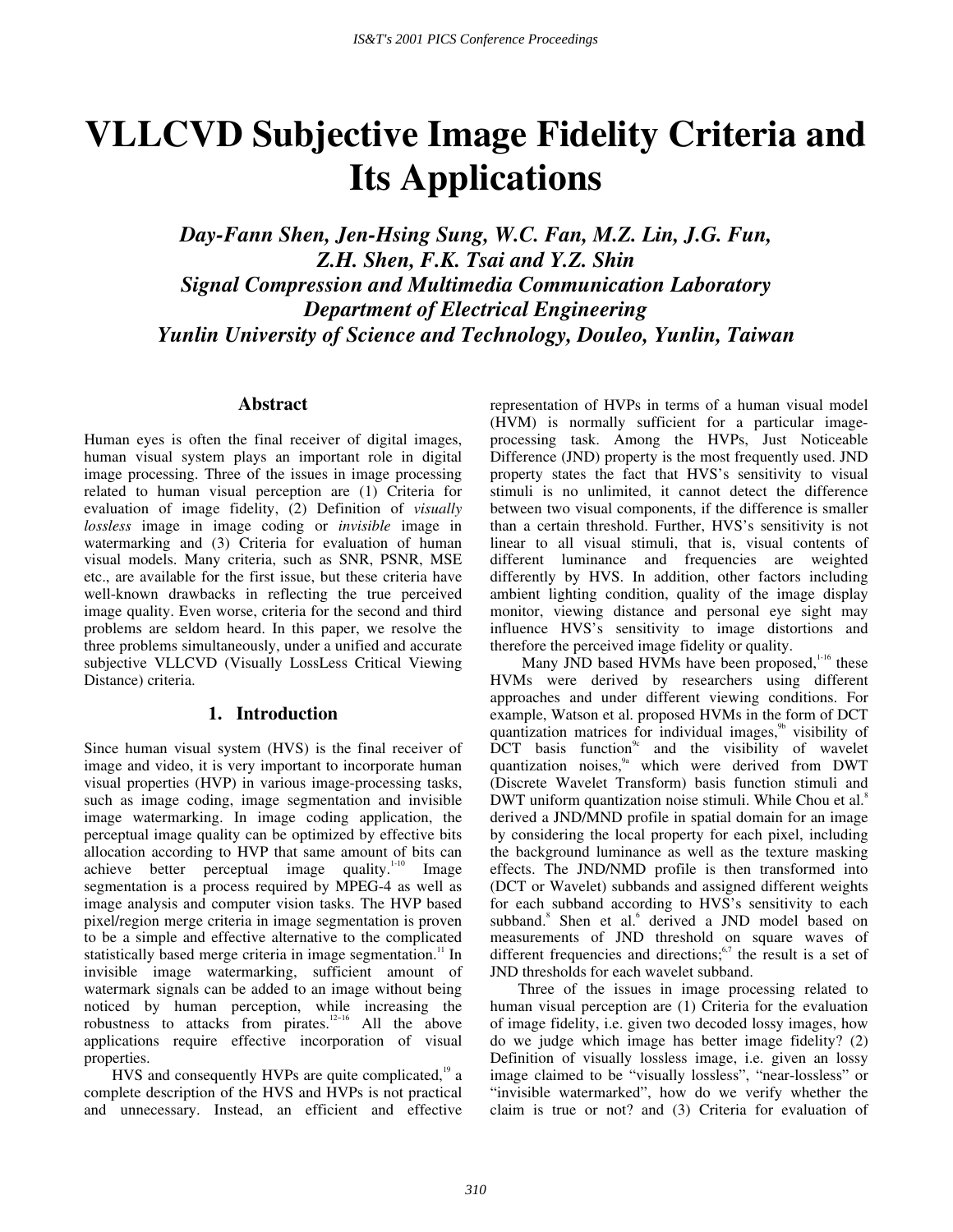human visual models, i.e. given two HVMs,<sup>1-16</sup> which HVM provide better performance? In fact, we think that these three issues are closely related and a solid solution to the first issues is the key to the other two.

For the first issue, many well-known criteria such as SNR, PSNR, MSE etc. are common used, but these criteria have drawbacks in reflecting the true perceived image quality. Currently, there are three categories of criterion for assessing the fidelity of a lossy image, they are (1) Objective (computable) fidelity criterion (OFC) (2) Subjective (human tester) fidelity criterion (SFC) (3) Visually weighted Objective fidelity criterion (VWOFC).<sup>17,18</sup> Given a lossy image and its original, an OFC estimates the fidelity by computing numerical differences between the image pair. Examples of OFC are SNR (Signal to Noise Ratio), PSNR (Peak Signal to Noise Ratio), MSE (Mean Square Error) or RMSE (Root Mean Square Root), the result is a real number indicating the degree of fidelity between the lossy image and the original. OFC is easy to compute and is a widely adopted image fidelity criterion, however, it is well known that OFC does not always consistent with human perceptions, that is, an image with better OFC is not necessary better in perception.

To overcome this shortcoming, the VWOFC assigns different weights to errors in different image components according to a human visual model. It is expected that the results from VWOFC are more consistent with human perception while without involving the time consuming SFC which requires efforts from a group of testers. It is noted that VWOFC is visual model dependent, it would be inadequate (unfair) in assessing human visual models.

Nevertheless, human eyes are the final receivers of an image and are naturally the best judges of the image fidelity. For serious image fidelity evaluations, in spite of requiring human efforts and time consuming, SFC is often adopted instead of OFC or VWOFC. A SFC calls for a group of human testers (or observers, umpires) who are responsible to rate the fidelity at their subjective judgments (just like the 10 umpires in a international ice-skiing competition). For example rating 1 to 5 may corresponds to 1- Absolutely unable to distinguish, 2-Almost unable to distinguish, 3- difficult to distinguish, 4- Easy to distinguish and 5- Very easy to distinguish. The average rating from all testers then indicates the degree of fidelity. The above FSC has at least two drawbacks: it requires efforts from a group of human testers and it is time consuming; Secondly, SFC by rating is vague and not precise. Average rating from a SFC reflects the fidelity of a decoded image perceived by average human beings.

Currently, the solutions for the 2<sup>nd</sup> (verifying *visually* lossless or *invisibility* of images) and 3<sup>rd</sup> (evaluation of HVMs) issues are seldom reported. With no clear definition of "*visually lossless*" or "*invisibility*", it is difficult to verify the claim of a lossy image to be visually lossless. For example, the emerging JPEG2000 image-coding standard includes the options for visually lossless images. Many researchers claim that their encoded/decoded images are visually lossless, yet if we examine those images closely under a strict viewing condition, such as in a dark room at night at very short distance, differences between the original and the decoded images can be detected. For this reason, serious image users, like physician and radiologist, are reluctant to use so call *visually lossless* images. Similarly, many  $VHM<sup>1-16</sup>$  are proposed by researchers, but few criteria are available to help the selection and comparison of human visual models.

A solid solution to the first issue is the key to the other two issues. However, from the above discussion, none of the current criterion is solid enough. In this paper, we propose a SFC based criterion called VLLCVD (Visually LossLess Critical Viewing Distance) for resolving the above three visual perception related issues simultaneously. The VLLCVD criterion is more precise and is based on the SPS (Same Position Swapping) technique and the VLLCVD measurements. The SPS technique utilizes the fact that HVS is sensitive to differences between two swapping images; while the VLLCVD yields a score in distance (in cm or inch), which is precise and powerful. Criterions for  $2<sup>nd</sup>$  and  $3<sup>rd</sup>$  issues are then proposed based on the VLLCVD. We also propose a computable C\_VLLCVD for the estimation of VLLCVD without the time consuming human testing.

This paper is organized as followings. In the second section, we define the observation conditions for the SFC measurements; In the third section, the SPS technique and VLLCVD measurement are illustrated. In the fourth section, the two subjective fidelity scores are defined based on the VLLCVD measurements. In the fifth section, we demonstrate the application of the proposed SFC in evaluation and comparison of two visual models in the context of image coding. Conclusion is made in Section 6.

# **2. Conditions for Experiments**

Many parameters (factors) may affect the observations and consequently the result of the proposed VLLCVD. These parameters are adjusted to minimize the uncertainties as well as maximize each tester's HVS sensitivity.

- 1. The surrounding lighting condition: All observations are conducted in a dark room at night with no other light sources except the PC monitor in use. This guarantees the smallest variation in surrounding lighting condition as well as increases the sensitivity of human visual perception.
- 2. Monitor: SONY 20 inches CRT Colour monitor for workstation (Model-GDM) is used with Contrast and Brightness knobs adjusted to yield the sharpest and most clear images to each subject tester.
- 3. N Testers: 6 volunteers from the image processing class, ages range from 20 to 24 and eyesight from 0.8 to 1.2. Their personal data is listed in Table I. For unbiased judgment, testers are not told anything about the images under test..
- 4. Observation method: SPS and VLLCVD to be described in the next section.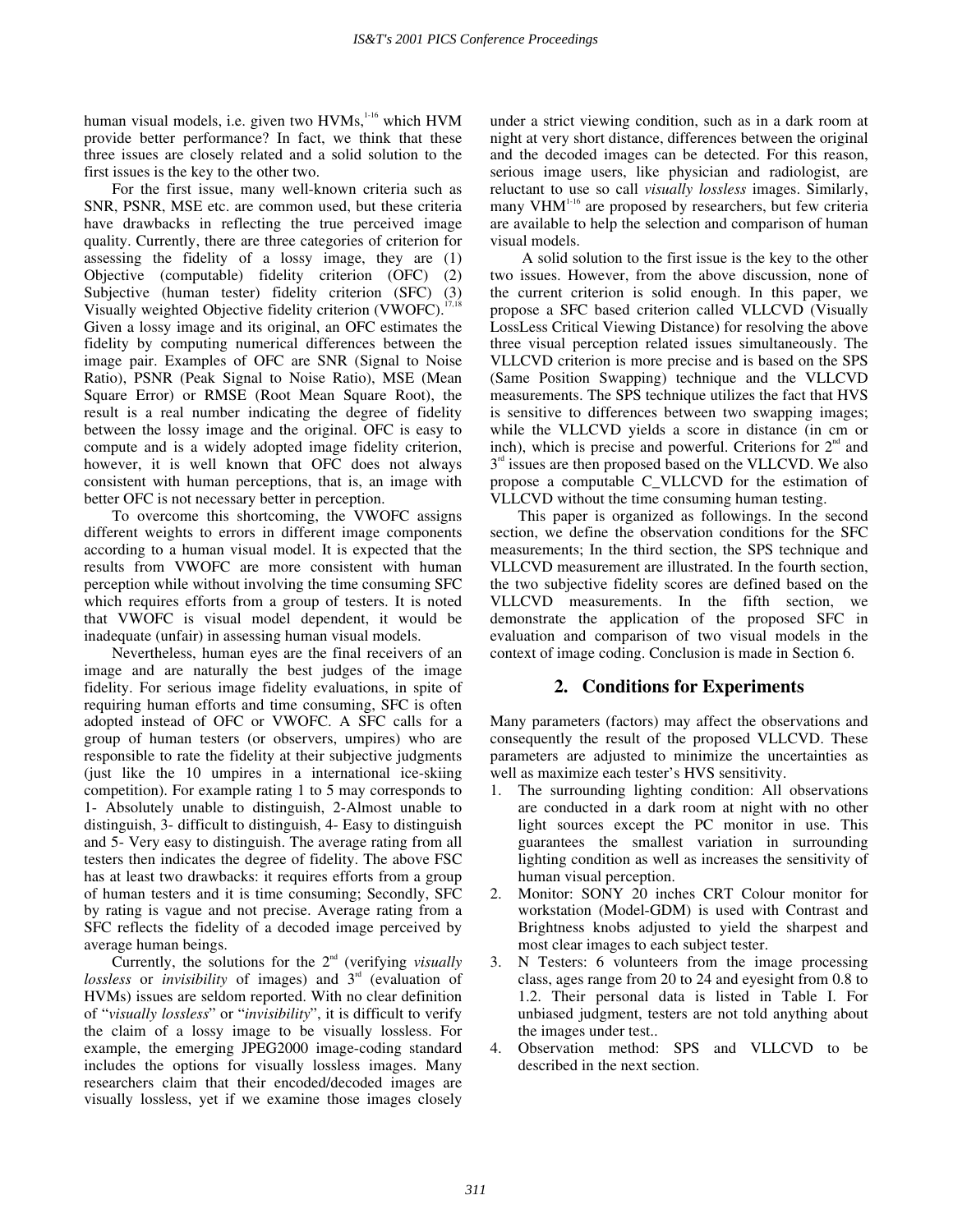Among the above conditions, two of them may cause higher uncertainty in the measurements:

- 1. The characteristics of monitor in use and the settings of its contrast and brightness knobs.
- 2. The physical and mind conditions of the testers**.**

## **3. The VLLCVD Subjective Measurements**

#### **3.1 The SPS Technique**

Instead of placing two images side by side, the SPS (Same Position Swapping) technique places the decoded image on top of its original i.e. both are displayed in the same position on the center of the monitor. The occluded image in the bottom can be swapped to the top by clicking the mouse, the human perception is more sensitive to the differences during swapping. For better focus of the testers' attention, both the lossy and the original images are divided into 128\*128 sub-blocks using thin lines (one pixel in width, 180 gray levels).

#### **3.2 The VLLCVD Procedure**

**Step1**: Set up the observation environment as described in section 2. The lossy image **f** (decoded or watermarked image) and its original **f** are displayed on the screen as required by the SPS technique.

**Step 2:** Begin at the Initial Viewing Distance (IVD) (from the center of the screen to the center of the tester's eye) of 60 cm, a tester *t* pays full attention on examining a subblock at a time using the SPS technique for each sub-block. If any noticeable difference at any sub-block is found, tester *t* reports the areas where noticeable differences occurs and go to Step 3. Otherwise, if no difference is found, then go to Step 4.

**Step 3:** Tester *t* gradually increases the Viewing Distance (VD) (away from the screen) until no noticeable difference are found for all sub-blocks. Go to Step 5.

**Step 4:** Tester *t* gradually decreases the Viewing Distance (VD) (close to the screen) until no noticeable difference are found in all sub-blocks, and then go to Step 5. If for any distance includes viewing distance of zero (the tester's forehead and nose touch the screen), no difference can be found, then go to Step 6.

**Step 5:** At this point, lossy image **f** is regarded as Visually LossLess (VLL) for tester *t*. Record this Critical Viewing Distance in *cm* as the VLLCVD for lossy image **f** and tester *t* or more precisely  $cd$ <sub>*VLL*</sub>  $(f, f, t)$ .

Since differences between lossy image *f* and its original is still noticeable at viewing distances smaller than ' $cd_{\text{VLL}}(f, f, f, t)$ , lossy image  $f$  is not Absolutely Visually LossLess (AVLL) for tester *t*, we record  $A$ *VLL* $(f, f, t)$ =0.

**Step 6:** The differences between lossy image *f* ' its original is not noticeable at any viewing distance for tester *t* , lossy image *f* ' is regarded as *AVLL* (Absolutely Visually

LossLess) for tester *t* and is denoted as  $A V L L(f, f, t) = 1$ which implies  $cd$   $_{VLL}$  ( $f$ ,  $f$ ,  $t$ ) =0.



*Figure 1: The VLLCVD Procedure*

Figure 1 shows the flowchart of the proposed VLLCVD subjective Fidelity Criterion. It is noted that for any VD smaller than  $cd_{\text{VL}}(f, f', t)$ , lossy image  $f'$  is always VLL to tester *t*.

## **4. The VLLCVD Subjective Fidelity Criteria- Resolving the**  $1^{\text{st}}$  **and**  $2^{\text{nd}}$  **Problems**

For a lossy image  $f$ , we define two subjective fidelity criterions  $S_{\text{gd}}(f, f)$  and  $S_{\text{dg}}(f, f)$  based on  $\left( f, f^{a}, f^{b}, t \right)$  and  $AVLL(f, f^{a}, t)$  recorded by all testers.

#### **VLLCVD Fidelity Criterion (Resolving Problem #1):**

- 1. The subjective fidelity of a lossy image  $f$  to tester  $t$  is measured by the VLLCVD  $cd$   $\chi_{LL}$  ( $\tilde{f}$ ,  $\tilde{f}$ ,  $f$ ).
- 2. It is also noted that the smaller distance  $cd_{VII}(f, f, t)$ , the better fidelity of the lossy image. *f* to tester *t*. The subjective fidelity of a lossy image  $f$  (to common viewers) is estimated by  $S_{cd}(f, \bar{f})$ , the average VLLCVD.

$$
S_{cd}(f, f^{\prime}) = \frac{\sum_{\text{testers}} cd_{\text{VLL}}(f, f^{\prime}, t)}{N_{cd}}, \quad S_{cd} > 0
$$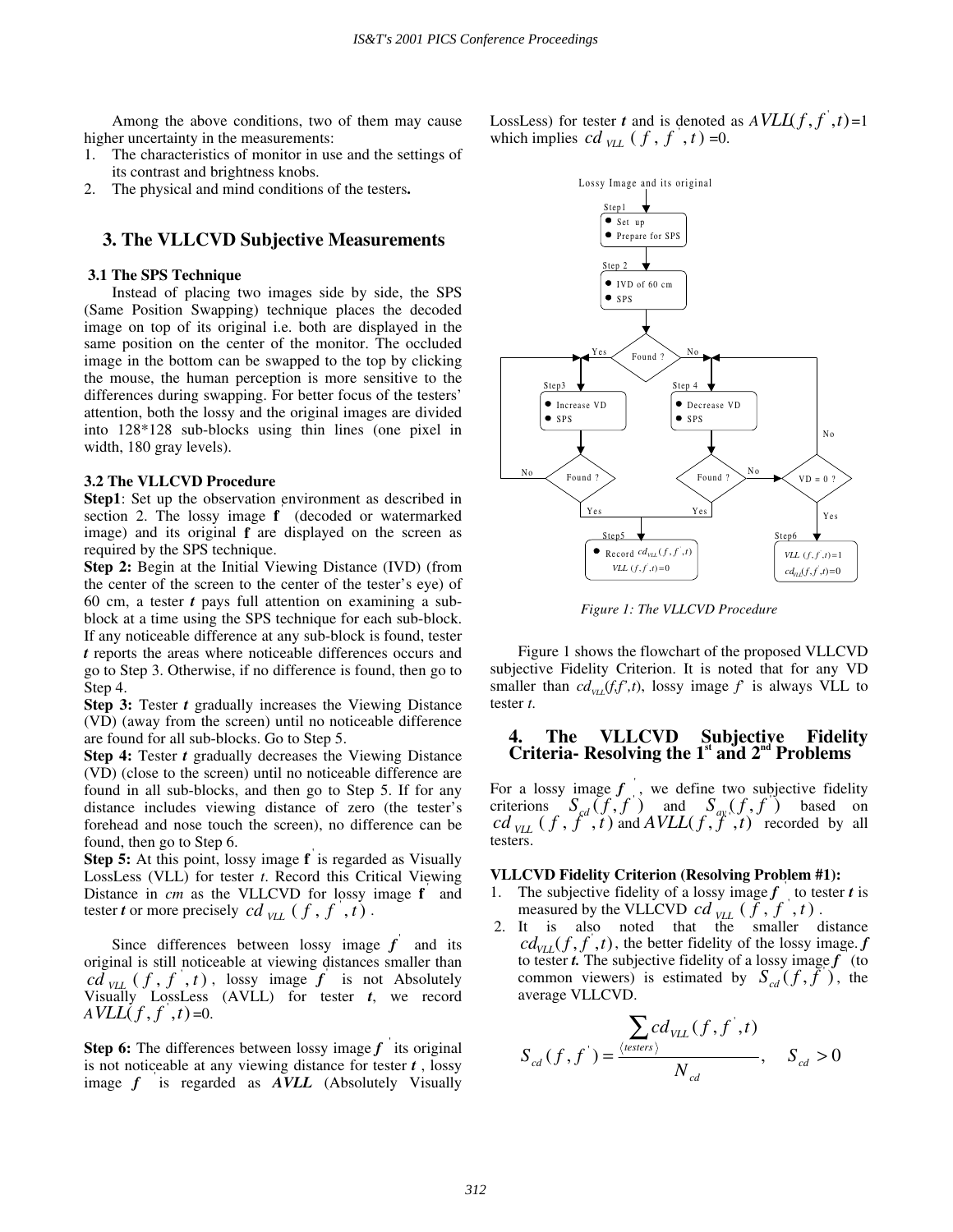N<sub>cd</sub> is the number of testers who can notice differences between *f* and its original. (i.e.  $cd_{VLL}(f, f^{\prime}, t) \neq 0$ ). The larger  $N_{cd}$ , the better the estimation.

## **Defining Visually LossLess (***VLL***) of a lossy image (Resolving Problem #2)**

- **3.** Lossy image *f* ' is *VLL* to tester *t* for viewing distance  $VD > cd_{VLL}(f, f^{\prime}, t)$ . By this definition, any image can be *VLL* to tester *t* if VD is far enough.
- **4.** Lossy image *f* ' is *VLL* (to common viewers) for viewing distance  $VD > S_{cd}(\hat{f}, \hat{f})$ . By this definition, any image can be *VLL* if VD is far enough.

## **Defining Absolutely Visually LossLess (***AVLL***) of a lossy image (Resolving Problem #2)**

**5.** Lossy image  $f'$  is  $AVLL$  to tester  $t$  if

 $AVLL(f, f', t) = 1$  (i.e.  $cd_{VLL}(f, f', t) = 0$ ).

Tester *t* cannot detect the difference at any distance under the test environment.

**6.** Lossy image 
$$
f
$$
 is *AVLL* (to common viewers) with *degree*  $S_{av}(f, f')$ . Where\n
$$
\sum_{av} AVLL (f, f', t)
$$
\n
$$
S_{av}(f, f') = \frac{\left\langle \frac{test \cdot b}{N_T} \right\rangle}{N_T}, \quad S_{av} \in \{\frac{0}{N_T}, \frac{1}{N_T}, \frac{2}{N_T}, \dots, \frac{N_T}{N_T}\}
$$

 $N_{\tau}$  is the total number of testers involved.  $S_{av}(f', f') = 0$  indicates that no single tester regards image *f* as *AVLL*, while  $S_{av}(f, f)$  =1 indicates that all testers regard image  $f$  as  $\overline{AVLL}$ .

The above subjective criteria are more precise in reflecting the true image fidelity perceived by human eyes as well as defining the visually lossless of a lossy image or invisibility of a watermarked image. By these precise criteria, we are able to evaluate and compare visual models.

## **5. Comparison of Human Visual Models**

Visual models play important roles in image coding, digital image watermarking $1-16$  as well as other image processing tasks. *The question* is given two visual models, which one is better? Two key ideas in our answer to this question are (1) The proposed VLLCVD subjective criteria is adopted as the main image fidelity measure, for they are more precise in reflecting the human perception. In addition, two other fidelity criteria JND\_PSNR and JND\_MSE (to be defined in this section) are also used in the experiment (2) choosing the visual model, which yields better coding performance (image fidelity versus bit per pixel (bpp)) for a range of bit rates and for various test images. Of course, same coding algorithm should be employed.

As an example, we evaluate and compare two waveletbased visual models: SY model<sup>6</sup> and Watson model.<sup>9</sup> Both are in the form of SQT (Subband Quantization Table) as shown in Table 1 and 2. Although these two visual models are derived using different approaches under different viewing conditions, fair comparisons still can be achieved by evaluating various image fidelities vs. bit rates.

#### **Table 1. Basic SQT derived from SY JND model with display resolution=26.256 pixels/degree at 60 cm viewing distance**

*V iew dista nce = 60 cm*

| Subband | Step size | Subband | Step size |
|---------|-----------|---------|-----------|
| H H 1   | 52.59     | L H 3   | 6.00      |
| H L 1   | 14.11     | H H 4   | 6.00      |
| L H 1   | 15.27     | H L 4   | 6.00      |
| H H 2   | 11.93     | L H 4   | 6.00      |
| H L 2   | 6.35      | H H 5   | 6.00      |
| LH2     | 6.34      | H L 5   | 6.00      |
| H H 3   | 6.94      | L H 5   | 6.00      |
| H L 3   | 6.00      | L L 5   | 6.00      |

**Table 2. Basic SQT derived from Watson's JND model with display resolution of 32 pixels/degree at 70 cm viewing distance**

| View distance = 70 cm |           |         |           |  |  |  |  |  |
|-----------------------|-----------|---------|-----------|--|--|--|--|--|
| Subband               | Step size | Subband | Step size |  |  |  |  |  |
| H H I                 | 58.76     | L H 3   | 12.71     |  |  |  |  |  |
| H L 1                 | 23.03     | H H 4   | 17.86     |  |  |  |  |  |
| L H I                 | 23.03     | H L 4   | 14.16     |  |  |  |  |  |
| H H 2                 | 28.41     | L H 4   | 14.16     |  |  |  |  |  |
| H L 2                 | 14.68     | LL4     | 14.50     |  |  |  |  |  |
| LH2                   | 14.69     | H H 5   | $\approx$ |  |  |  |  |  |
| H H 3                 | 19.54     | H L 5   | $\ast$    |  |  |  |  |  |
| $H L$ 3               | 12.71     | L H 5   | $\gg$     |  |  |  |  |  |

SPIHT with JND\_SQ shown in Fig. 2 is adopted as the image coding algorithm, where  $\{S_{sh}\}\$ is the adjusted SQT obtained by multiplying the basic SQT (in Table 1 or 2) with a Compression Control Factor  $(CCF)$  $\phi$ . Images with various bit rates and fidelities can be obtained by adjusting  $\phi$ .



*Figure 2. Block Diagram of JND\_SPIHT*

The JND based scalar quantization (JND\_SQ) and reconstruction scheme:

$$
\begin{cases}\n\hat{C} \cdot b \quad (k,l) = round \quad \left[ \frac{C \cdot b \quad (k,l)}{S \cdot b} \right] \\
C \cdot b \quad (k,l) = x \cdot b \quad (k,l) \cdot S \cdot b \quad , \qquad S \cdot b = SQT \quad b \quad \bullet \phi\n\end{cases}
$$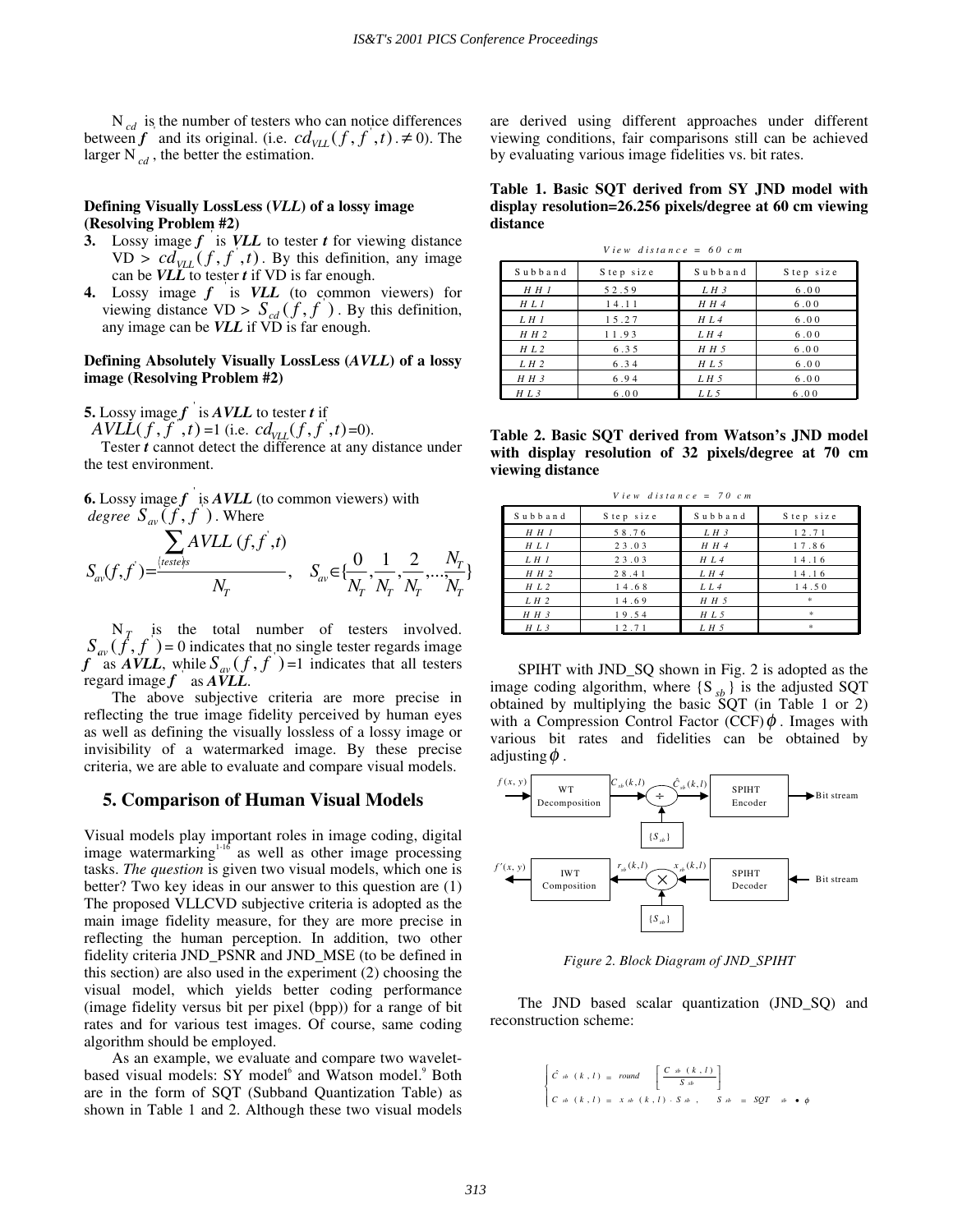In addition to the well-known PSNR, we also define JND\_PSNR and JND\_MSE – the VWOFC as follows: Definitions:

$$
JND - PSNR = 10 \log \frac{255^2}{JND - MSE}
$$
  

$$
JND - MSE = \frac{\sum_{sb=1}^{n} JND - Err_{sb}}{N}
$$

Where *sb* is the subband, *n* is the total number of subbands and N is the number of total pixels. And

$$
JND \t\t= Err_{sb} = \sum_{k} \sum_{l} \left[ \Psi(\Big| c_{sb}(k,l) - r_{sb}(k,l) \Big| - \phi_{avll} \cdot S_{sb} / 2) \right]^2 / w_{sb}^2
$$
  

$$
x = \Big| c_{sb}(k,l) - r_{sb}(k,l) \Big| - \phi_{avll} \cdot S_{sb} / 2, \quad \begin{cases} \Psi(x) = x, x > 0 \\ \Psi(x) = 0, x \le 0 \end{cases},
$$
  

$$
w_{sb} = \frac{S_{sb}}{60}.
$$

Where  $w_{v}$  is the visual weight for subband *sb*, the weight for the lowest subband is normalized to  $w_{ik} = 1.0$ .

#### **Definition: Compression Control Factor of Absolute**

Visually LossLess, denoted as  $\phi_{\text{avll}}$ , is the value of  $\phi$ such that all test images are *AVLL* to all testers or  $(S_{av}(f, f)) = 1$  for all test images).

In the experiments in our laboratory (6 testers, with three test images (Lena256x256, F-16256x256 and salesman256x256), the value of  $\phi_{\text{avll}}$  is found to be 0.4 for SY model and 0.15 for Watson's model (gray level or Y component). It is understood that the value of  $\phi_{\text{avll}}$  depends on testers' eye sights and the test images, however, for a fair comparison purpose, Adopting  $\phi_{\text{avll}} = 0.4$  and  $\{S_{sb}\}\$ from SY model is sufficient for fair comparison. This result also implies that the reconstructed images with  $\phi = 1$  are far from *AVLL* for both SY and Watson's models. It is noted that perceptual error smaller than  $(\phi_{\alpha\nu\mu} S_{\rm sh}/2)$  is considered as zero and that JND\_MSE is zero if  $\phi = \phi_{\text{avll}}$ .

Data in Table 3 are obtained for 512x512 Lena as follows:  $\phi_{avll}$  =0.4 is used on SY model and bit rate, PSNR, JND\_PSNR and JND\_MSE (to be define later) are calculated and decoded image is saved for  $S_{cd}(Lena, Lena^{'})$  (mean CDVLL) measured at a later time. The procedure repeated again using Watson's model with  $\phi_{\text{avll}}$  =0.15. Now, bit rates are controlled to the same as those for SY model and Corresponding data are obtained for fair comparison.

Additional CDVLL measurements are made for 512x512 F-16 as well as 512x512 Salesman. For F-16 at bit rates of 0.8, 1.5 and 2.0, the corresponding  $S_{cd}(F16)$  are 93/109, 58/60, 39/47 cm, while  $S_{av}$  (*F*16) are

$$
\frac{0}{6} \frac{1}{6}, \frac{0}{6}, \frac{2}{6} \frac{1}{6}, \frac{0}{6}, \frac{5}{6} \frac{1}{6}
$$

respectively. For image Salesman at bit rates of 0.8 and 1.1 bpp, the corresponding  $S_{cd}$  (*Salesman* ) are 62/78, 44/49 cm and  $S_{av}$  (*Salesman*) are

$$
\frac{0}{6} \big/ \frac{0}{6}, \frac{4}{6} \big/ \frac{3}{6}
$$

respectively.

Above experimental results indicate that reconstructed images by SY model consistently yields better subjective fidelity in terms of VLLCVD as well as JND\_PSNR (or JND\_MSE) criteria than those by Watson's model at various fixed bit rates.

**Table 3. Comparison of SY model with**  $\phi = 0.4$  **and Watson Model**  $\phi = 0.15$  with 512x512 Lena

| <b>SY</b> |        |                           |             |                    | Mean                      |
|-----------|--------|---------------------------|-------------|--------------------|---------------------------|
| Watson    | bpp    | <b>JND</b><br><b>PSNR</b> | <b>PSNR</b> | JND.<br><b>MSE</b> | <b>CDvll</b><br>$S_{c,d}$ |
| Map1      | 0.0069 | 10.50                     | 7.58        | 5794.7             |                           |
|           |        | 11.02                     | 7.92        | 5143.0             |                           |
| Map2      | 0.0145 | 18.67                     | 15.88       | 882.88             |                           |
|           |        | 18.94                     | 16.65       | 829.21             |                           |
| Map3      | 0.0215 | 20.71                     | 19.51       | 552.01             |                           |
|           |        | 20.89                     | 19.65       | 530.37             |                           |
| Map4      | 0.0286 | 22.97                     | 21.61       | 328.44             |                           |
|           |        | 23.21                     | 21.86       | 310.77             |                           |
| Map5      | 0.0370 | 24.95                     | 23.41       | 207.77             |                           |
|           |        | 25.04                     | 23.51       | 203.72             |                           |
| Map6      | 0.0537 | 27.71                     | 25.75       | 110.23             |                           |
|           |        | 27.73                     | 25.84       | 109.79             |                           |
| Map7      | 0.0897 | 31.12                     | 28.34       | 50.196             |                           |
|           |        | 31.02                     | 28.39       | 51.397             |                           |
| Map8      | 0.1607 | 35.34                     | 31.06       | 19.017             | 383.75                    |
|           |        | 35.18                     | 31.26       | 19.712             | 389.50                    |
| Map9      | 0.2758 | 40.04                     | 33.77       | 6.4367             | 245.00                    |
|           |        | 39.58                     | 34.03       | 7.1570             | 282.75                    |
| Map10     | 0.4789 | 45.29                     | 36.20       | 1.9234             | 163.42                    |
|           |        | 44.60                     | 36.68       | 2.2564             | 194.33                    |
| Map11     | 0.8777 | 52.01                     | 38.62       | 0.4094             | 106.92                    |
|           |        | 50.70                     | 39.27       | 0.5531             | 121.83                    |
| Map12     | 1.8038 | 83.51                     | 42.56       | 0.0003             | 19.83                     |
|           |        | 57.53                     | 42.42       | 0.1148             | 67.25                     |

## **6. Conclusions**

In this paper, we propose a subjective fidelity criterion called VLLVCD, which is based on the SPS (Same Position Swapping) technique and VLLCVD (Visually LossLess Critical Viewing Distance) process. The VLLCVD SFC provides two scores  $S_{cd}$  and  $S_{av}$ , that are more strict and precise for evaluating the fidelity of a decoded image. We also demonstrate the application of the proposed VLLCVD FSC in the comparison of visual models. The results shows that SY model performs consistently better than Watson model for a wide range of image fidelity.